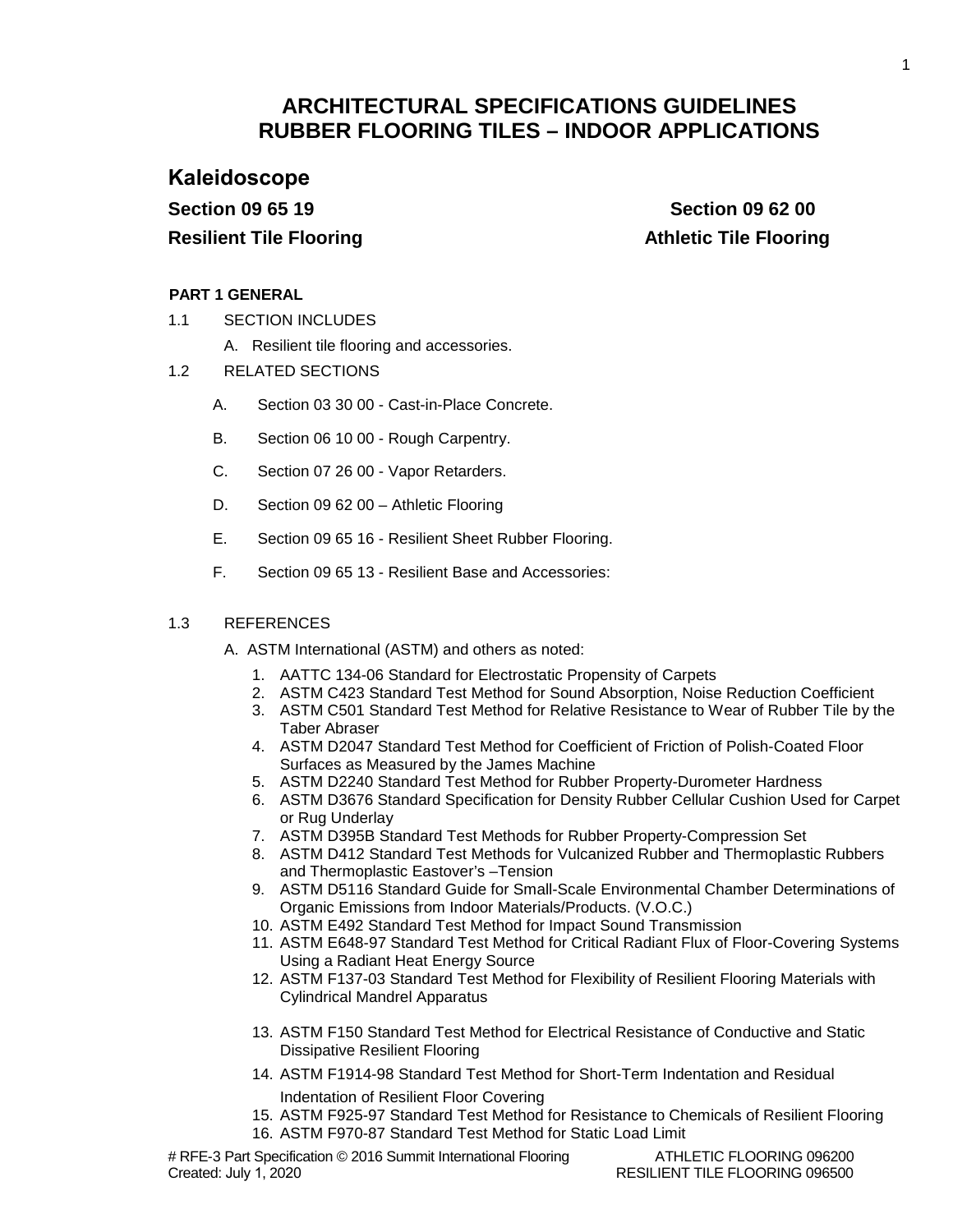- 17. ASTM G21 Standard Practice for Determining Resistance of Synthetic Polymeric Materials to Fungi
- 18. Phillips Roll Chair Test Method for Numeric Rating of Surface Structure
- 19. Federal Standard 101B/NFPA 99 12-4.1.3.8 –Static Decay Test Method 4046
- 20. California Specification 01350 (CHPS Compliant for VOC Emissions) -Emission tests are performed following California Dept. of Health Services Standard Practice for the Testing of Volatile Organic Emissions from Various Sources Using Small-Scale Environmental Chambers, CA/DHS/EHLRB/R-174, 07/15/04 [\(http://www.cal-iaq.org/VOC/Section01350\\_7\\_15\\_2004\\_FINAL\\_PLUS\\_ADDENDUM-2004-](http://www.cal-iaq.org/VOC/Section01350_7_15_2004_FINAL_PLUS_ADDENDUM-2004-01.pdf) [01.pdf\)](http://www.cal-iaq.org/VOC/Section01350_7_15_2004_FINAL_PLUS_ADDENDUM-2004-01.pdf)

## 1.4 SUBMITTALS

A. Submit under provisions of Section 01 30 00 - Administrative Requirements

B. Product Data: Provide detailed data on each product to be used including but not limited to the following information as applicable:

- 1. Preparation instructions and recommendations.<br>2. Storage and handling requirements and recomn
- Storage and handling requirements and recommendations.
- 3. Installation methods.
- 4. Maintenance recommendations.

C. Selection Samples: For each color specified two sets of each type and color of recycled rubber flooring indicating full range of color and pattern variation.

D. Verification Samples: For each finish product specified, two 6" x 6" sets of each type and colors of recycled rubber flooring, indicating color and pattern of actual product, including variations, as proof of application compliance.

- E. Closeout Submittals: Submit three copies of the following:
	- 1. Maintenance and operation data includes methods for maintaining installed products, and precautions against cleaning materials and methods detrimental to finishes and performance.
	- 2. Documentation of warranty specified herein.

F. Flame Spread Certification: Submit manufacturer's certification that resilient flooring furnished for areas indicated to comply with required flame spread rating has been tested and meets or exceeds indicated or required standard.

G. SDS: Submit manufacturer's Safety Data Sheets for specified adhesives/sealers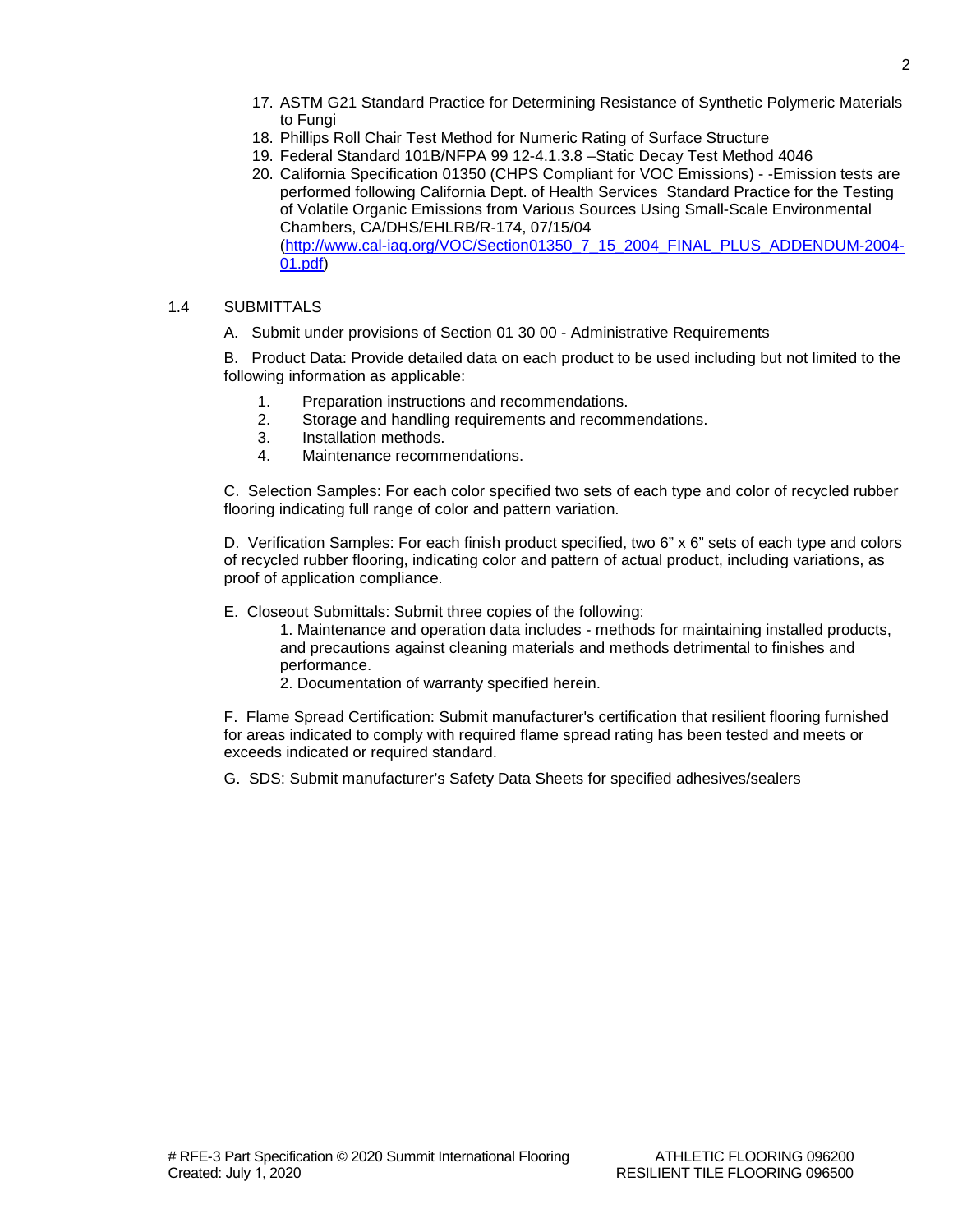#### 1.5 QUALITY ASSURANCE

- A. Installer Qualifications: Minimum two years experience and completed at least three projects of similar magnitude, material and complexity. Upon request, provide project references including contact names and telephone numbers for three projects.
- B. Provide recycled rubber flooring products manufactured by a North American firm with a minimum of 20 years experience in the fabrication of such products, and of types equivalent to those specified.

C. Provide recycled rubber flooring products that are FloorScore® certified under the criteria developed by the Resilient Floor Covering Institute (RFCI) and certified by Scientific Certification Systems (SCS), Inc.

D. Provide products with a minimum of 10 Year Limited Manufacturer's Warranty

## 1.6 DELIVERY, STORAGE & PROTECTION

- A. Delivery: Deliver materials in manufacturer's original, unopened, undamaged wrapping and/or containers with identification labels intact clearly marking edge type, thickness, percentage of speckle and shade of color(s).
- B. Inspection: Inspect all deliveries to ensure undamaged goods, and for accurate product type for thickness, edge type, color and speckle. Contact manufacturer immediately if product is damaged or inconsistent with order specifications.
- C. Storage and Protection: Carefully handle all materials and store protected from exposure to harmful weather and at temperature conditions recommended by the manufacturer. Remove pallet banding if long term storage is required, but leave other packaging intact until acclimation is to be started.
- D. Flooring material and adhesive (if required) shall be acclimated to the installation area for a minimum of 24 hours prior to installation. See manufacturer's installation guidelines for details on proper acclimation procedures. Longer acclimation may be required if product has been stored for extended time periods.

#### 1.7 PROJECT CONDITIONS

- A. Environmental Requirements/Conditions: In accordance with manufacturer's recommendations. Areas to receive flooring shall be clean, level, dry, fully enclosed, weather tight with the permanent HVAC set at a uniform temperature of at least Maintain 68F/20C degrees and less than 85F/30C continuously prior to, during and after installation, but for not less than 48 hours prior to and during, and for not less than 48 hours after installation. The flooring material shall be conditioned in the same manner prior to installation.
- B. Close spaces to traffic during rubber flooring installation and for a period of time after installation as recommended in writing by the manufacturer.
- C. Install rubber flooring materials and accessories after all other finishing operations, including painting, have been completed.
- D. Where demountable partitions and other items are indicated for installation on top of sheet resilient flooring material, install flooring material before these items are to be installed.
- E. Concrete substrates should not exceed 85 percent RH and/or 5 lbs. X 24 hrs. X 1000 sf. moisture vapor emissions rate tested in accordance to ASTM F 2170 and ASTM F 1869.

#### 1.8 WARRANTY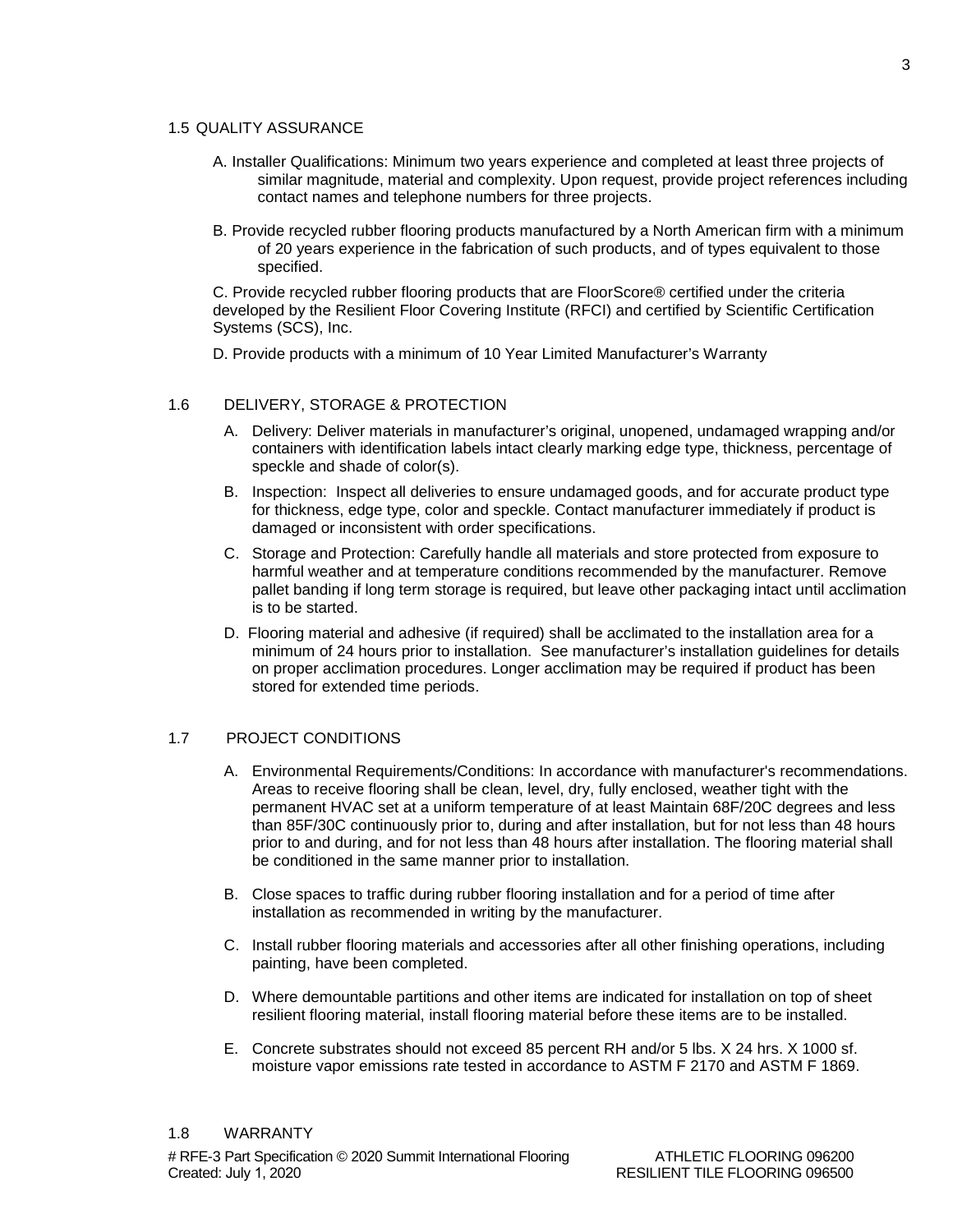A. Warranty Period: Manufacturer's standard 10 Year Warranty against manufacturing defects.

## 1.9 EXTRA MATERIALS

A. Deliver to owner extra material of each tile type and color in the same manufactured lot, in quantities not less than 2% of total area installed for each product. Delivery, storage and protection of extra materials shall comply with manufacturers standard requirements.

## **PART 2 PRODUCTS**

#### 2.1 MANUFACTURERS

- A. Acceptable Manufacturer: Summit International Flooring, located at One Apollo Drive, 2C, Whippany, NJ 07981. Toll Free: 1-877-496-3566; Fax: 1-973-301-0802 Email: [info@summit-flooring.com](mailto:info@summit-flooring.com) Web: [www.summit-flooring.com](http://www.summit-flooring.com/)
- B. Substitutions not permitted.
- C. Requests for equals will be considered in accordance with provisions of Section 01 60 00 Product Requirements

## 2.2 RESILIENT/RECYCLED RUBBER FLOORING TILES

- D. A. Material shall be a non-vulcanized, non-laminated tile product with homogeneous color, composed of post-consumer recycled SBR (styrene butadiene rubber) combined with low odour EPDM (ethylene propylene diene monomer) rubber granules, bound with a proprietary slow-cured MDI water-based polymer. (Essential for superior elasticity and long term durability.)
- E. B. All tiles shall be produced in block form (not cut from rolled material) sliced and precision cut using computerized numerically controlled (CNC) water-based equipment. Thickness tolerance is a maximum of +/- 0.5mm. (Interlocking tiles must be fully reversible.)
- F. C. All Recycled Rubber Tiles shall be FloorScore(R) certified under the criteria developed by the Resilient Floor Covering Institute (RFCI) and certified by Scientific Certification Systems (SCS), Inc. Registration # SCS-FS-04374. (Summit International Flooring)
	- D. Edge finish and product size shall be one of the following:
		- 1. Square (38" x 38")
		- 2. Interlocking (37" x 37")
		- 3. Custom Cut size to be specified
	- DI. Thickness shall be one of the following:
		- 1. Choose from: 4mm, 5mm, 6mm, 7mm, 8mm, 9mm, 10mm, and 12mm
	- DII. Color(s) of speckle shall be selected from the list of colors displayed on the SIF website.
		- 1. Choose from manufacturer's list of colors
	- DIII. Percentage of EPDM color speckle shall be up to 100%.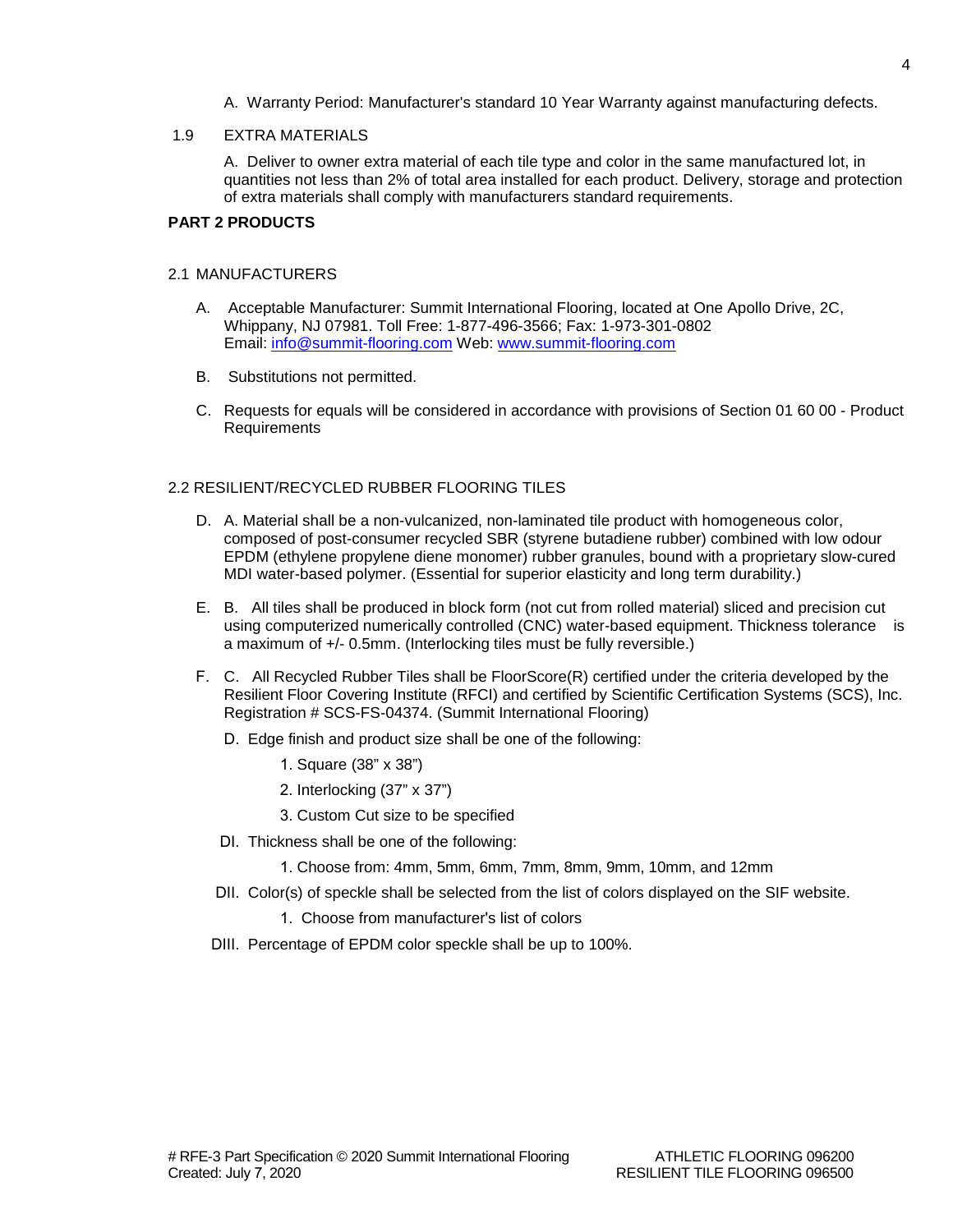| <b>TEST PROCEDURE</b>      | <b>DESCRIPTION</b>                                              | <b>ACHIEVED VALUES</b><br>(Subject to nominal variation)                                 |
|----------------------------|-----------------------------------------------------------------|------------------------------------------------------------------------------------------|
| ASTM C423                  | Sound Absorption/Noise Reduction                                | 4mm 0.05; 6mm 0.05                                                                       |
| ASTM C501                  | Taber Abrasion (H-22)                                           | 4% wt. Loss                                                                              |
| ASTM D2047                 | <b>Static Coefficient of Friction</b><br>(James Machine method) | Dry .85, Wet 1.01                                                                        |
| <b>ASTM D2240</b>          | Hardness Shore A Durometer                                      | 59 to 62 Indentation hardness                                                            |
| ASTM D3676                 | Density Foam Test Summary                                       | 78.3 lbs/cu. ft.                                                                         |
| ASTM D395B                 | <b>Compression Set Under Force</b>                              | 95.3% recovered                                                                          |
| ASTM D412                  | <b>Tensile Strength</b>                                         | 186 to 292 lbs/sq. in.                                                                   |
| ASTM D5116                 | Material Emissions - VOC                                        | Pass                                                                                     |
| ASTM E492                  | Impact Sound Transmission                                       | $4mm = IIC 57 / 8mm = IIC 59$                                                            |
| <b>ASTM E648-97</b>        | Critical Radiant Flux                                           | Call Summit International                                                                |
| ASTM F137-03               | Flexibility                                                     | Flooring for results 6mm                                                                 |
| <b>ASTM F150 (NFPA 99)</b> | Electrical Resistance - Burroughs<br>Surface to Surface         | Mandrel PASSES                                                                           |
|                            | Surface to Ground                                               | 1.9 x 1011 ohms average                                                                  |
| <b>ASTM F970-87</b>        | Static Load                                                     | 1011<br>3.9<br>ohms<br>$\mathsf{x}$<br>average .042 inch (10.6%)<br>residual compression |
| <b>ASTM F925-97</b>        | <b>Chemical Resistance</b>                                      |                                                                                          |
| ASTM G21                   | Mold Growth on Surface                                          |                                                                                          |
| <b>Other Tests:</b>        |                                                                 | No Mildew after 28 days                                                                  |
| CA 01350                   | VOC Emissions - Section 01350                                   |                                                                                          |
|                            |                                                                 | Pass                                                                                     |

Copies of test reports and additional product information are available upon request.

## *Colors available in this line:*

| KL 88 - Arctic Night    | KL 12 - Plum Twist                          | KL 73 - Driftwood     | KL 77 - Niagara Mist |
|-------------------------|---------------------------------------------|-----------------------|----------------------|
| KL 74 - Black Ice       | KL 27 - Grape Twist                         | KL 96 - Rosewood      |                      |
| KL 10 - Cracked Pepper  | KL 89 - Riptide                             | KL 22 - Lemon Pepper  |                      |
| KL 48 - Glacier Ice     | KL 14 - Green Pepper                        | KL 16 - Sweet Pepper  |                      |
| KL 84 - Iceberg         | KL 13 - Calypso Green                       | KL 92 - Hot Pepper    |                      |
| KL 78 - Icicles         | KL 15 - Bell Pepper                         | KL 94 - Red Pepper    |                      |
| KL 25 - Nordic Fog      | KL 85 - Tidal Pool                          | KL 87 - Fireworks     |                      |
| KL 75 - Snow Drift      | KL 90 - Wind Chill                          | KL 19 - Fireweed      |                      |
| KL 26 - Winter Green    | KL 86 - Jalapeño Pepper   KL 95 - Firestorm |                       |                      |
| KL 99 - Blueberry Twist | KL 91 - Twilight Mist                       | KL 93 - Calypso Red   |                      |
| KL 72 - Muskwood        | KL 70 - Dogwood                             | KL 11 - Clear Waters  |                      |
| KL 97 - Calypso Blue    | KL 79 - Corkwood                            | KL 23 - Banana Split  |                      |
| KL 98 - Harbor Mist     | KL 80 - Sandlewood                          | KL 24 - Yellow Pepper |                      |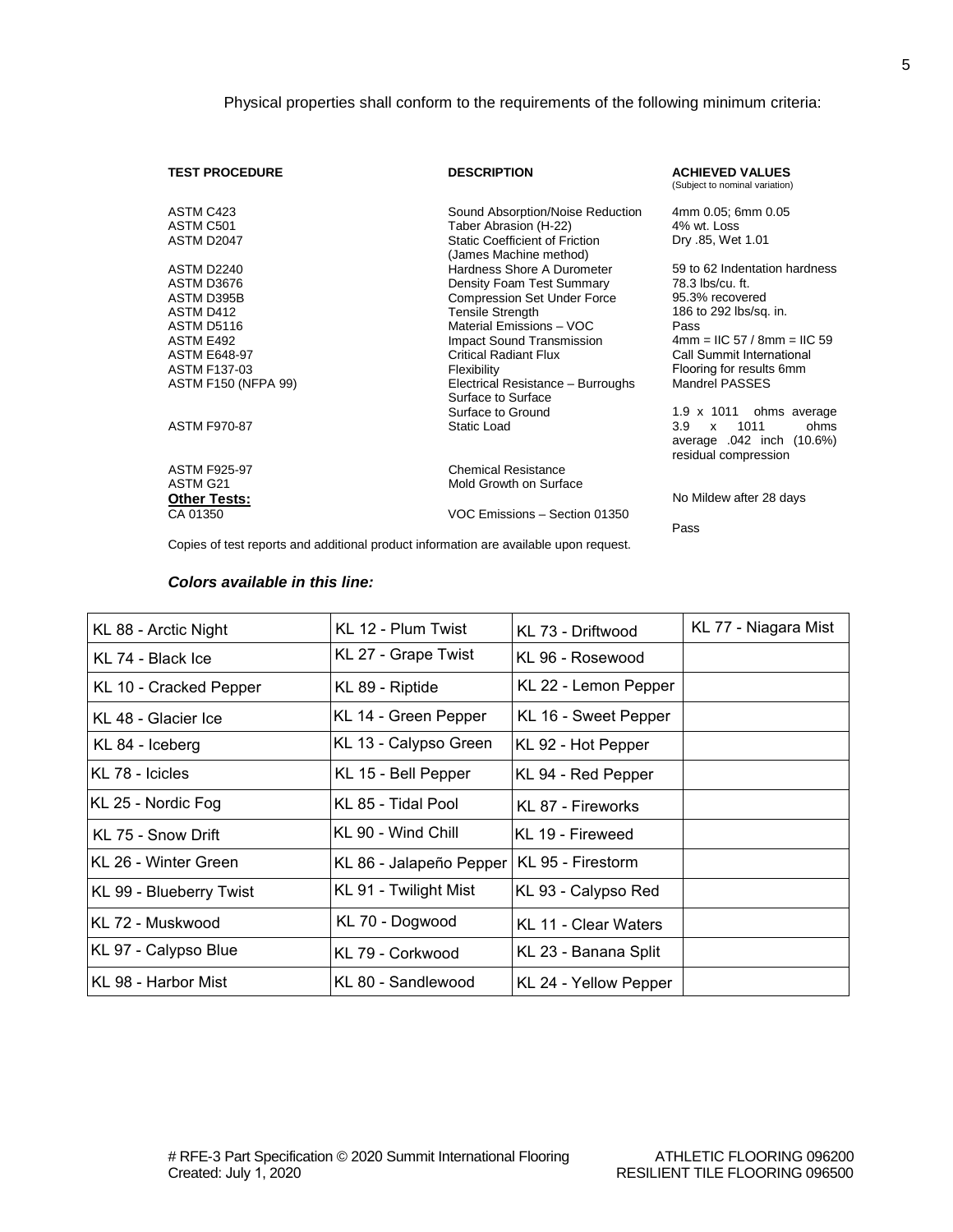## 2.3 LOGOS AND ACCESSORIES

## A. RECYCLED RUBBER LOGO TILES

1. Provide custom-manufactured recycled rubber flooring tiles, as manufactured by Summit International Flooring as follows:

a. Material shall be a non-vulcanized, non-laminated tile product with homogeneous color, composed of post-consumer recycled SBR (styrene butadiene rubber) combined with low odour EPDM (ethylene propylene diene monomer) rubber granules, bound with a proprietary slowcured MDI water-based polymer. (Essential for superior elasticity and long term durability.)

b. All tiles shall be produced in block form (not cut from rolled material) sliced and precision cut using computerized numerically controlled (CNC) water-based equipment. Thickness tolerance is a maximum of +/- 0.5mm. (Interlocking tiles must be fully reversible.)

c. All Recycled Rubber Tiles shall be FloorScore(R) certified under the criteria developed by the Resilient Floor Covering Institute (RFCI) and certified by Scientific Certification Systems (SCS), Inc. Registration # SCS-FS-04374. (Summit International Flooring)

d. Design, pattern, image, logo or text, percentage of speckle or shade of color(s), edge type, size and thickness shall be as indicated on the Drawings and as per approved manufacturer's shop drawings.

e. Physical properties shall conform to the minimum requirements of Summit International Flooring, as specified above.

## **PART 3 EXECUTION**

- 3.1 EXAMINATION
	- A. Inspect floor to be installed immediately upon arriving at job site; perform a moisture test.
	- B. Do not begin installation until substrates have been properly prepared.
	- C. If substrate preparation is the responsibility of another installer, notify Architect of unsatisfactory preparation before proceeding.
	- D. The installation of the rubber flooring shall not begin until the work of all other trades has been completed, particularly wet and overhead trades; sheet rock work, sanding and painting.
	- E. Areas to receive flooring shall be adequately lighted during all phases of the installation process.

#### 3.2 PREPARATION

- A. Ensure that substrate is dry and clean, and shall be free of depressions, raised areas or other defects that might telegraph through installed flooring.
- B. Ensure that concrete or plywood substrate is flat and uniformly sloped. Allowable variations in substrate levels are +/- 1/8" in 10'-0" and 1/4" total maximum variation from levels shown.
- C. Concrete Substrates: The Contractor shall verify to the Owner and installer a minimum of 30 days prior to the scheduled resilient flooring installation the following substrate conditions. All substrate testing shall be documented and submitted to the Architect and Owner before commencement of the flooring installation.

1. Verify that substrates are dry, free of debris, and that all curing compounds, sealers, and hardeners have properly cured.

2. Remove substrate coatings and other substances that are incompatible with adhesives and that contain soap, wax, oil, or silicone, using mechanical methods recommended by manufacturer. Do not use solvents.

3. Alkalinity and Adhesion Testing: Perform tests recommended by manufacturer. Proceed with